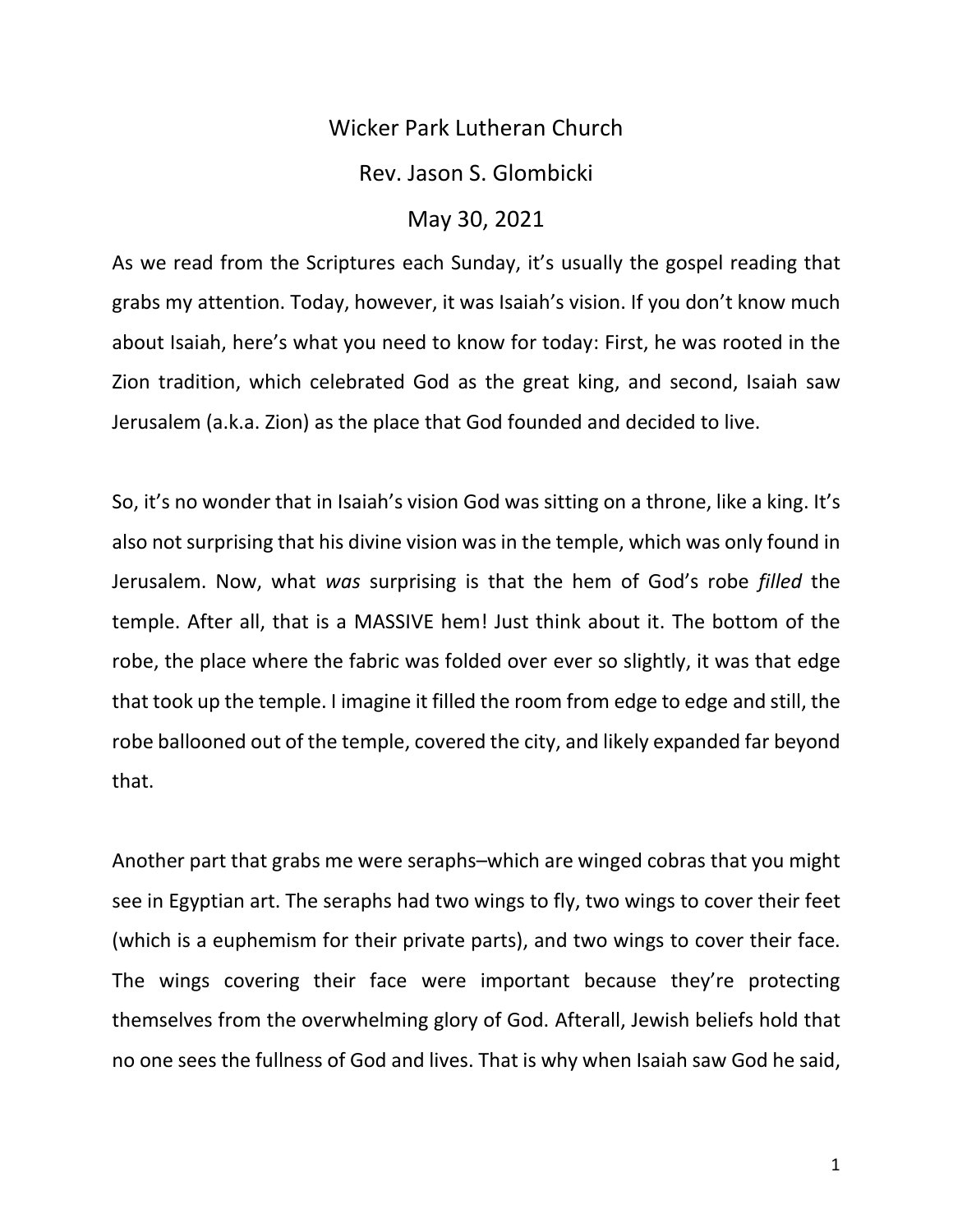"Woe is me!" because he thought he was dead. // But today's reading is not about Isaiah, rather it is about God. It's about a giant hem and overwhelming glory.

I think that's why Isaiah's reading was chosen for Trinity Sunday. Because the doctrine of the Trinity is one of the ways that the church has tried to pack God's robe into the temple. It's theologian's way to try and contain God to better study the divine. It's a way that we've tried to take our understanding of God found in the Hebrew Scriptures, the Gospels, and the early church and make it all fit together.

Over the years, the church developed the Trinitarian doctrine which names that God exists as three "persons" but as one being. All the persons have a single divine nature–so we say that all persons are co-equal, co-eternal, they have a single essence, nature, power, action, and will. None of these three persons were not created, but they are eternal without a beginning. The three persons are all one God. So, Karl Barth argues that it's not "the Father," "the Son," and "the Holy Spirit," where each is a different name for God, but rather, "the Father, the Son, and the Holy Spirit" *is* God's name. Confused yet? Well, you're in good company. Here's a Schitt's Creek version one of my colleagues made to explain what's going on.

Sure, it's a branded, immersive, experience, and the Trinity is indeed a mystery. But it's a mystery because it is our human attempt to explain God, whose hem itself is too gigantic to grasp. So, you and I–we get little glimpses of God. Small parts of the whole, and that makes God seemingly so mysterious.

2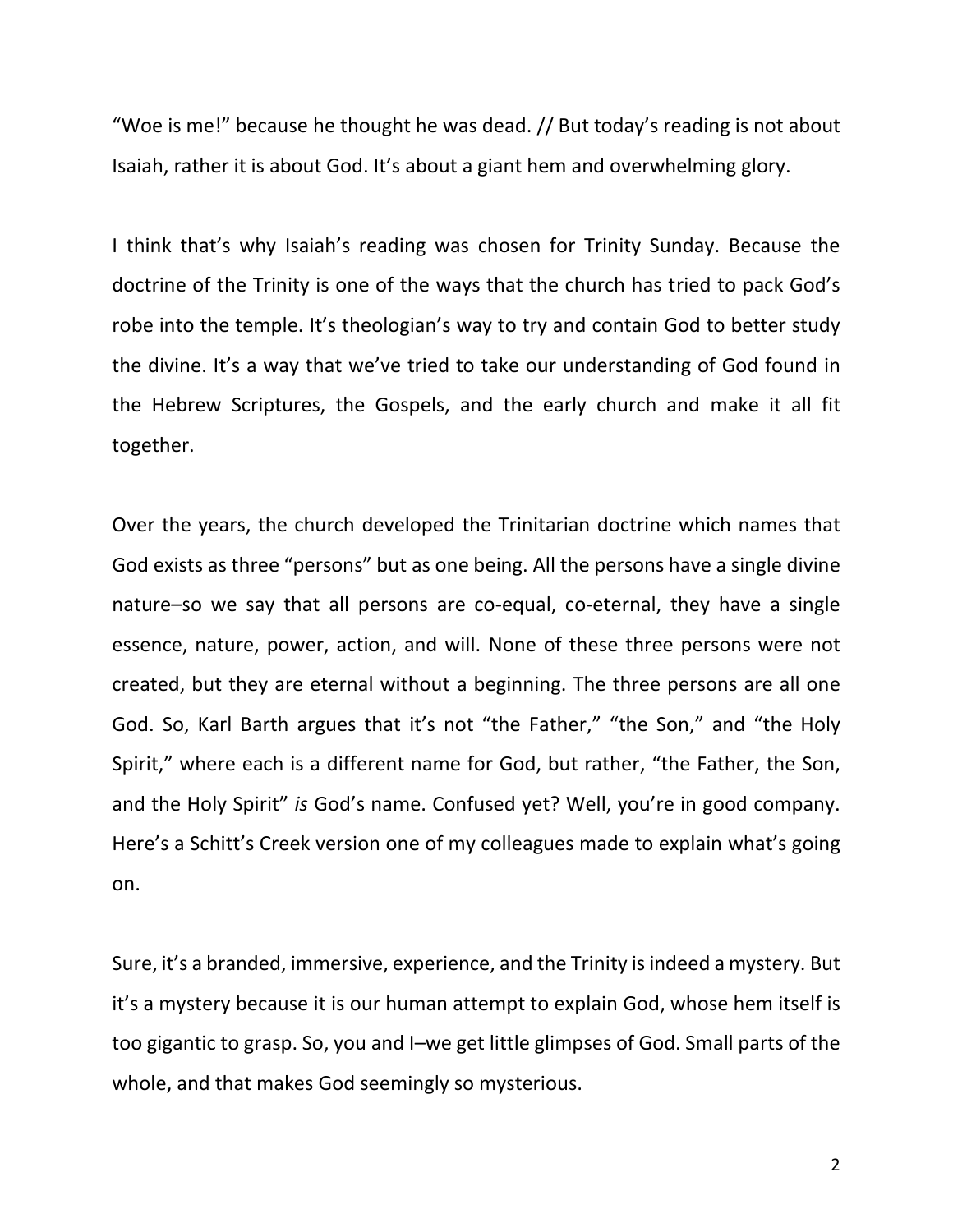But the thing about humans is that we don't do so well with the grey zone, the unknown, and the unknowable. So, we take that part and make it the whole. We try to make God easier to comprehend. We strain to make it simple. We work to make God's fullness into a soundbite, or a tag line, or an 8-minute sermon. But if we're only grabbing a little bit here and a little bit there and from that we're making it an absolute, then we've only taken one small thread of God's hem and made it the whole. We've taken a piece and made it the puzzle. And, then, our faith is built around a part. And when we become so zealous about that one part, then we no longer are open up to experiencing the whole.

That's where this community of faith comes in. It's where we need to be challenged and confronted by things that we cannot hold in our mind. That is why I'm going to ask you to do like we did at the beginning of the service, and get out your phone to help me finish this sermon. Again, take the link on the screen and then click the button "share (worship polls)" and type in one word that describes God. You can submit as many times as you'd like but give us words that describe God.

You see, there are so many ways to understand God's fullness. And imagine, all of these things are just the beginning, just the hem of the robe. So, that's why I'm a little skeptical of theological gymnastics that try to sum it all up. Sure, the doctrine of the Trinity is helpful in so far as it gets us asking questions as we seek to better understand God's overwhelming glory. At the same time, these doctrines are only helpful if we acknowledge that it's just the hem.